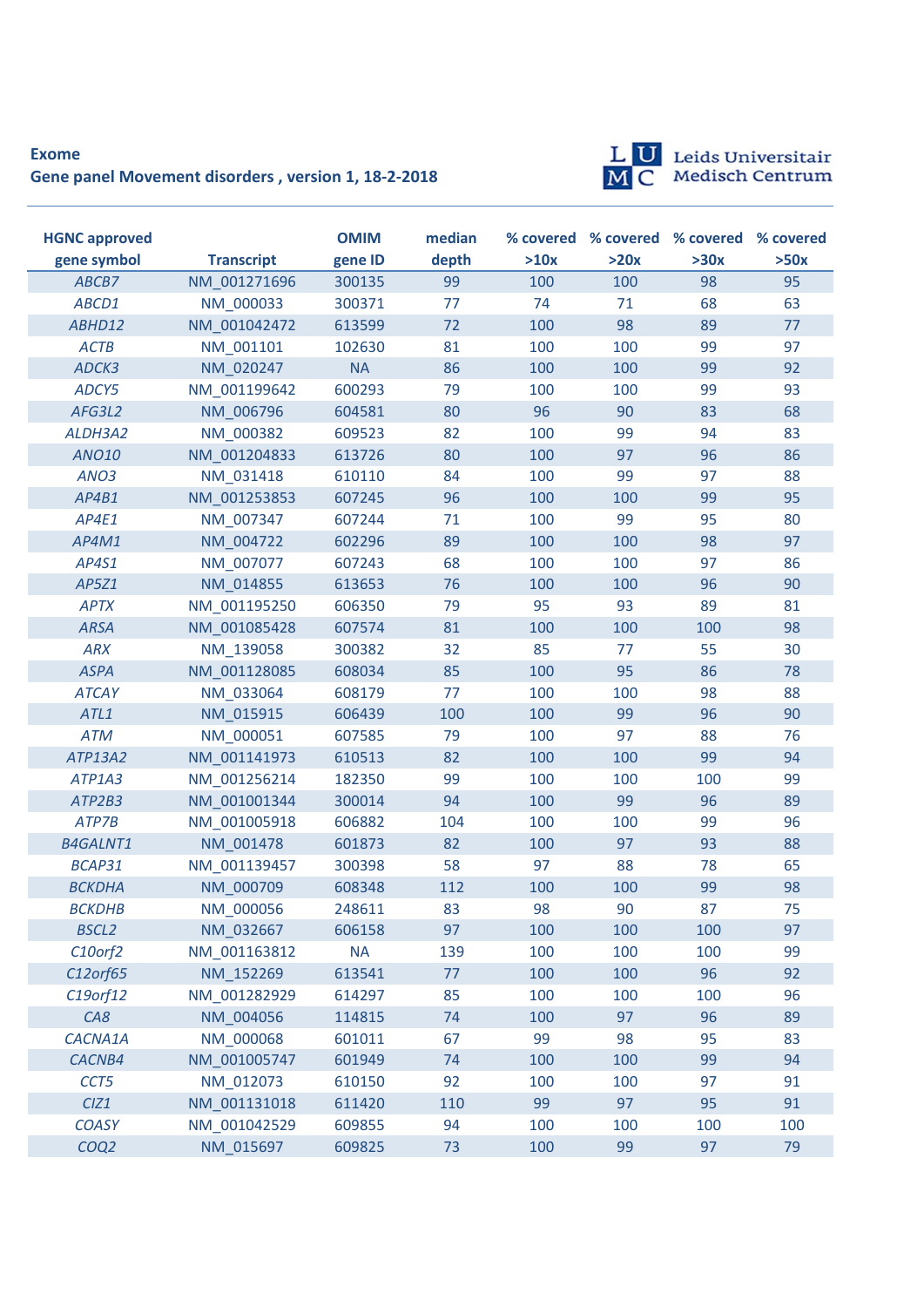| <b>HGNC approved</b> |                   | <b>OMIM</b> | median |      |      | % covered % covered % covered % covered |      |
|----------------------|-------------------|-------------|--------|------|------|-----------------------------------------|------|
| gene symbol          | <b>Transcript</b> | gene ID     | depth  | >10x | >20x | >30x                                    | >50x |
| COQ9                 | NM 020312         | 612837      | 65     | 100  | 94   | 89                                      | 72   |
| $\mathcal{C}P$       | NM 000096         | 117700      | 78     | 94   | 89   | 84                                      | 73   |
| <b>CSTB</b>          | NM 000100         | 601145      | 80     | 100  | 93   | 89                                      | 87   |
| <b>CYP27A1</b>       | NM 000784         | 606530      | 106    | 100  | 100  | 99                                      | 99   |
| CYP2U1               | NM 183075         | 610670      | 105    | 97   | 95   | 93                                      | 91   |
| CYP7B1               | NM 004820         | 603711      | 76     | 99   | 93   | 89                                      | 85   |
| <b>DBT</b>           | NM 001918         | 248610      | 71     | 100  | 96   | 90                                      | 72   |
| DCAF17               | NM 001164821      | 612515      | 69     | 100  | 97   | 89                                      | 69   |
| DCTN1                | NM 004082         | 601143      | 85     | 100  | 100  | 98                                      | 94   |
| <b>DDC</b>           | NM 001242887      | 107930      | 71     | 100  | 97   | 92                                      | 80   |
| DDHD1                | NM 030637         | 614603      | 98     | 99   | 97   | 94                                      | 85   |
| DDHD <sub>2</sub>    | NM 015214         | 615003      | 91     | 100  | 100  | 98                                      | 90   |
| <b>DLAT</b>          | NM 001931         | 608770      | 74     | 100  | 99   | 94                                      | 78   |
| <b>DLD</b>           | NM 001289751      | 238331      | 79     | 100  | 100  | 99                                      | 89   |
| DNMT1                | NM_001379         | 126375      | 76     | 100  | 100  | 98                                      | 91   |
| EIF2B1               | NM 001414         | 606686      | 93     | 100  | 100  | 100                                     | 93   |
| EIF2B2               | NM 014239         | 606454      | 76     | 100  | 99   | 97                                      | 95   |
| EIF2B3               | NM 001261418      | 606273      | 86     | 100  | 100  | 100                                     | 100  |
| EIF2B4               | NM 015636         | 606687      | 97     | 100  | 100  | 99                                      | 99   |
| EIF2B5               | NM 003907         | 603945      | 74     | 100  | 100  | 99                                      | 93   |
| EIF4G1               | NM 001194946      | 600495      | 97     | 100  | 100  | 99                                      | 96   |
| ELOVL5               | NM 001242831      | 611805      | 71     | 100  | 100  | 100                                     | 100  |
| <b>ERLIN2</b>        | NM 001003791      | 611605      | 94     | 100  | 100  | 100                                     | 94   |
| FA <sub>2</sub> H    | NM 024306         | 611026      | 61     | 97   | 87   | 83                                      | 75   |
| FAR1                 | NM 032228         | 616107      | 53     | 97   | 93   | 81                                      | 54   |
| FBXO7                | NM 001033024      | 605648      | 116    | 100  | 100  | 98                                      | 92   |
| FGF14                | NM 004115         | 601515      | 108    | 100  | 100  | 100                                     | 99   |
| <b>FLVCR1</b>        | NM 014053         | 609144      | 92     | 100  | 98   | 94                                      | 89   |
| <b>FTL</b>           | NM 000146         | 134790      | 133    | 100  | 100  | 98                                      | 96   |
| <b>GALC</b>          | NM 001201402      | 606890      | 71     | 100  | 99   | 94                                      | 79   |
| <b>GAN</b>           | NM_022041         | 605379      | 115    | 100  | 100  | 98                                      | 90   |
| GBA                  | NM 000157         | 606463      | 114    | 100  | 100  | 100                                     | 100  |
| GBA2                 | NM 020944         | 609471      | 109    | 100  | 100  | 100                                     | 99   |
| <b>GCDH</b>          | NM_000159         | 608801      | 94     | 100  | 100  | 99                                      | 97   |
| GCH1                 | NM 000161         | 600225      | 64     | 100  | 100  | 92                                      | 73   |
| <b>GFAP</b>          | NM_001131019      | 137780      | 66     | 100  | 98   | 92                                      | 75   |
| GJC2                 | NM_020435         | 608803      | 28     | 84   | 61   | 49                                      | 44   |
| GLB1                 | NM 001135602      | 611458      | 73     | 100  | 95   | 90                                      | 81   |
| <b>GNAL</b>          | NM 001142339      | 139312      | 87     | 100  | 100  | 98                                      | 95   |
| GOSR2                | NM_054022         | 604027      | 79     | 100  | 99   | 97                                      | 95   |
| GPR56                | NM_001290142      | <b>NA</b>   | 85     | 100  | 100  | 100                                     | 96   |
| GRID <sub>2</sub>    | NM_001510         | 602368      | 94     | 100  | 100  | 99                                      | 93   |
| GRM1                 | NM_001278064      | 604473      | 106    | 100  | 100  | 99                                      | 98   |
| <b>HEXB</b>          | NM 000521         | 606873      | 100    | 100  | 99   | 95                                      | 82   |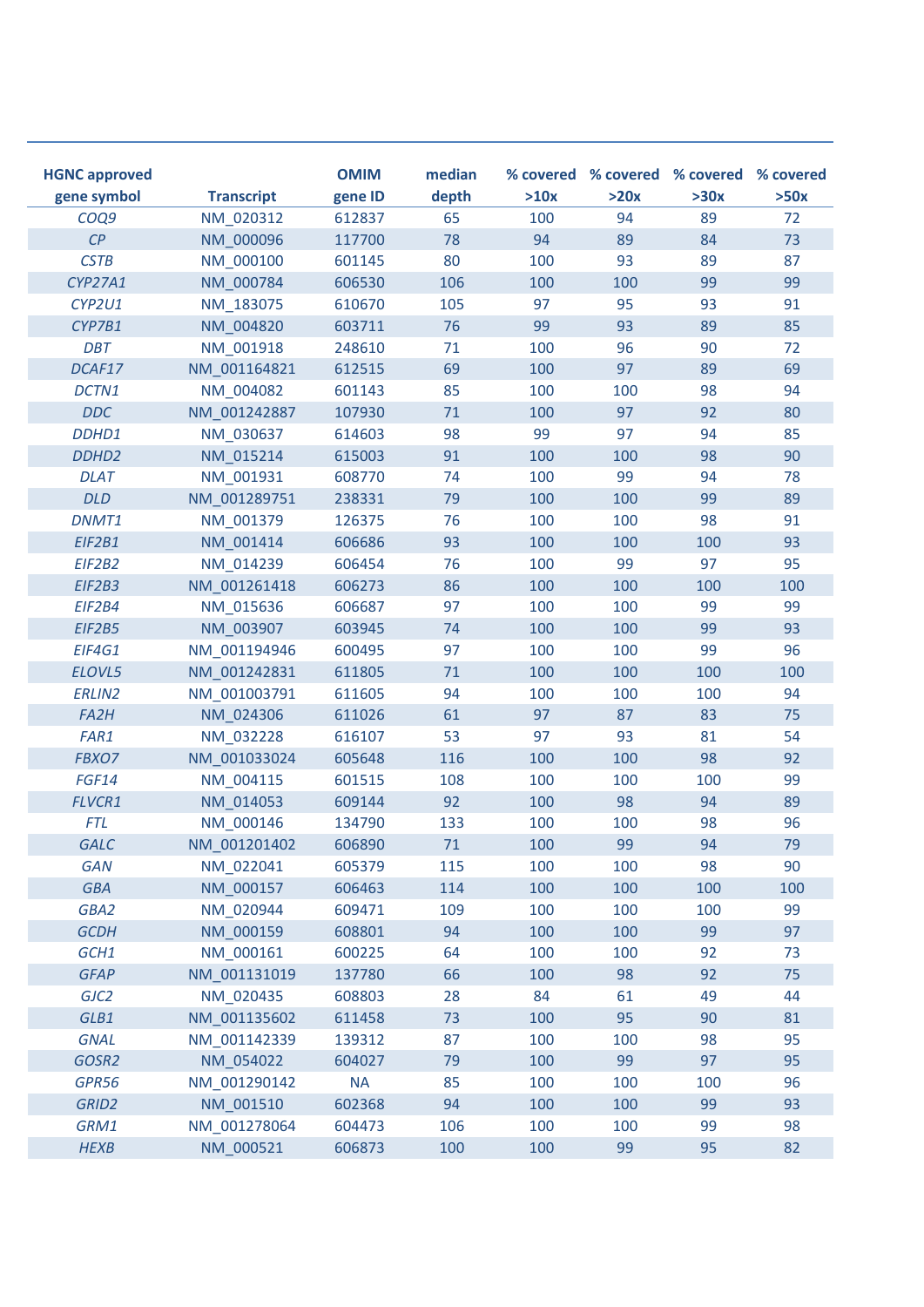| <b>HGNC approved</b> |                   | <b>OMIM</b> | median |      |      | % covered % covered % covered % covered |      |
|----------------------|-------------------|-------------|--------|------|------|-----------------------------------------|------|
| gene symbol          | <b>Transcript</b> | gene ID     | depth  | >10x | >20x | >30x                                    | >50x |
| HPRT1                | NM 000194         | 308000      | 49     | 98   | 90   | 79                                      | 45   |
| HSPD1                | NM 002156         | 118190      | 75     | 99   | 96   | 91                                      | 82   |
| <b>ITPR1</b>         | NM 002222         | 147265      | 91     | 100  | 100  | 99                                      | 94   |
| <b>KCNA1</b>         | NM 000217         | 176260      | 117    | 100  | 100  | 99                                      | 98   |
| <b>KCNC1</b>         | NM 001112741      | 176258      | 92     | 100  | 100  | 100                                     | 100  |
| KCNC3                | NM 004977         | 176264      | 52     | 74   | 61   | 55                                      | 52   |
| KCNJ10               | NM 002241         | 602208      | 132    | 100  | 99   | 96                                      | 95   |
| KCTD7                | NM 001167961      | 611725      | 111    | 100  | 100  | 100                                     | 100  |
| <b>KIAA0196</b>      | NM 014846         | <b>NA</b>   | 90     | 100  | 100  | 97                                      | 92   |
| <b>KIAA0226</b>      | NM 001145642      | <b>NA</b>   | 69     | 100  | 99   | 96                                      | 83   |
| KIF1A                | NM 001244008      | 601255      | 71     | 100  | 97   | 95                                      | 83   |
| KIF1C                | NM 006612         | 603060      | 93     | 100  | 100  | 98                                      | 93   |
| KIF5A                | NM 004984         | 602821      | 77     | 100  | 100  | 99                                      | 93   |
| L1CAM                | NM 024003         | 308840      | 90     | 100  | 100  | 99                                      | 96   |
| MARS2                | NM 138395         | 609728      | 125    | 100  | 100  | 100                                     | 99   |
| MECP <sub>2</sub>    | NM 004992         | 300005      | 79     | 100  | 97   | 93                                      | 84   |
| MICU1                | NM 001195518      | 605084      | 74     | 100  | 96   | 91                                      | 88   |
| <b>MMADHC</b>        | NM 015702         | 611935      | 60     | 97   | 88   | 81                                      | 63   |
| MRE11A               | NM 005591         | <b>NA</b>   | 38     | 98   | 86   | 64                                      | 39   |
| <b>MTHFR</b>         | NM 005957         | 607093      | 74     | 100  | 100  | 99                                      | 96   |
| <b>MTPAP</b>         | NM 018109         | 613669      | 94     | 100  | 94   | 85                                      | 79   |
| <b>MTTP</b>          | NM 000253         | 157147      | 81     | 100  | 100  | 98                                      | 92   |
| NIPA1                | NM 001142275      | 608145      | 132    | 100  | 100  | 100                                     | 87   |
| <b>NKX2-1</b>        | NM 001079668      | 600635      | 62     | 100  | 95   | 79                                      | 64   |
| NOL3                 | NM 001276311      | 605235      | 127    | 100  | 97   | 95                                      | 94   |
| NPC1                 | NM 000271         | 607623      | 86     | 100  | 99   | 97                                      | 91   |
| NPC <sub>2</sub>     | NM_006432         | 601015      | 90     | 100  | 100  | 100                                     | 98   |
| <b>NUP62</b>         | NM_001193357      | 605815      | 90     | 100  | 100  | 100                                     | 86   |
| OPA1                 | NM 130835         | 605290      | 79     | 100  | 98   | 92                                      | 75   |
| PANK2                | NM 024960         | 606157      | 114    | 100  | 100  | 100                                     | 100  |
| PAX6                 | NM_000280         | 607108      | 90     | 100  | 100  | 100                                     | 96   |
| PDE8B                | NM 001029854      | 603390      | 68     | 100  | 99   | 98                                      | 87   |
| <b>PDGFB</b>         | NM_033016         | 190040      | 70     | 100  | 100  | 100                                     | 97   |
| <b>PDGFRB</b>        | NM_002609         | 173410      | 87     | 100  | 98   | 95                                      | 89   |
| PDHA1                | NM_000284         | 300502      | 71     | 100  | 96   | 94                                      | 83   |
| <b>PDHX</b>          | NM_003477         | 608769      | 90     | 100  | 100  | 97                                      | 90   |
| PDSS1                | NM_014317         | 607429      | 79     | 97   | 91   | 87                                      | 83   |
| PDSS2                | NM_020381         | 610564      | 84     | 99   | 95   | 91                                      | 83   |
| <b>PDYN</b>          | NM 001190892      | 131340      | 94     | 100  | 100  | 100                                     | 98   |
| <b>PEX10</b>         | NM_002617         | 602859      | 77     | 100  | 93   | 91                                      | 89   |
| PEX7                 | NM_000288         | 601757      | 83     | 100  | 96   | 91                                      | 83   |
| PHYH                 | NM_001037537      | 602026      | 60     | 100  | 99   | 90                                      | 74   |
| PIK3R5               | NM_001251851      | 611317      | 87     | 100  | 100  | 100                                     | 99   |
| PLA2G6               | NM_001004426      | 603604      | 69     | 100  | 98   | 94                                      | 84   |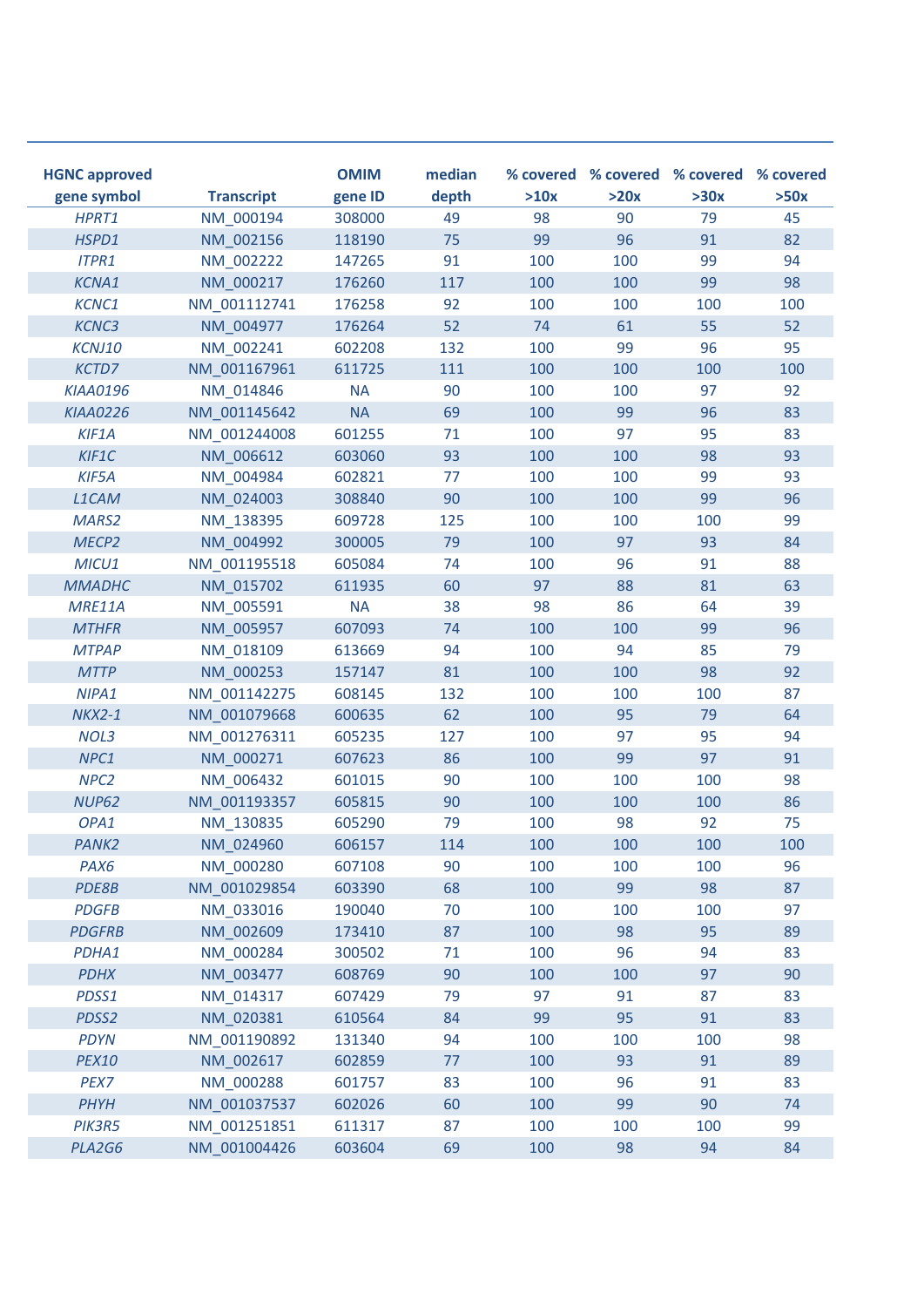| <b>HGNC approved</b><br>gene symbol | <b>Transcript</b> | <b>OMIM</b><br>gene ID | median<br>depth | >10x | >20x | % covered % covered % covered % covered<br>>30x | >50x |
|-------------------------------------|-------------------|------------------------|-----------------|------|------|-------------------------------------------------|------|
| PLP1                                | NM 001128834      | 300401                 | 71              | 100  | 99   | 97                                              | 80   |
| PMM <sub>2</sub>                    | NM 000303         | 601785                 | 96              | 100  | 100  | 98                                              | 96   |
| <b>PNKD</b>                         | NM 022572         | 609023                 | 79              | 100  | 100  | 99                                              | 97   |
| <b>PNKP</b>                         | NM 007254         | 605610                 | 82              | 100  | 100  | 99                                              | 97   |
| PNPLA6                              | NM 001166111      | 603197                 | 84              | 100  | 100  | 98                                              | 94   |
| <b>POLG</b>                         | NM 001126131      | 174763                 | 80              | 100  | 99   | 98                                              | 91   |
| <b>PRKCG</b>                        | NM 002739         | 176980                 | 97              | 100  | 99   | 97                                              | 93   |
| <b>PRKRA</b>                        | NM 001139517      | 603424                 | 123             | 100  | 100  | 100                                             | 100  |
| PRRT <sub>2</sub>                   | NM 001256443      | 614386                 | 94              | 100  | 100  | 100                                             | 100  |
| REEP1                               | NM 001164730      | 609139                 | 74              | 100  | 100  | 98                                              | 86   |
| <b>RNASEH2A</b>                     | NM 006397         | 606034                 | 89              | 100  | 100  | 99                                              | 98   |
| <b>RNASEH2B</b>                     | NM 001142279      | 610326                 | 79              | 99   | 95   | 90                                              | 81   |
| <b>RNASEH2C</b>                     | NM 032193         | 610330                 | 159             | 100  | 100  | 100                                             | 100  |
| <b>RNF170</b>                       | NM 001160225      | 614649                 | 90              | 100  | 99   | 96                                              | 93   |
| RTN <sub>2</sub>                    | NM 206900         | 603183                 | 120             | 100  | 100  | 98                                              | 94   |
| <b>SACS</b>                         | NM 001278055      | 604490                 | 111             | 100  | 100  | 100                                             | 99   |
| SAMHD1                              | NM 015474         | 606754                 | 89              | 100  | 99   | 92                                              | 80   |
| SCN8A                               | NM 001177984      | 600702                 | 103             | 100  | 100  | 99                                              | 97   |
| SERAC1                              | NM 032861         | 614725                 | 79              | 100  | 99   | 94                                              | 87   |
| <b>SETX</b>                         | NM 015046         | 608465                 | 112             | 100  | 100  | 97                                              | 90   |
| <b>SGCE</b>                         | NM 001099400      | 604149                 | 65              | 100  | 96   | 91                                              | 69   |
| SIL1                                | NM 001037633      | 608005                 | 86              | 100  | 98   | 96                                              | 88   |
| <b>SLC12A6</b>                      | NM 001042494      | 604878                 | 76              | 100  | 100  | 100                                             | 96   |
| <b>SLC16A2</b>                      | NM 006517         | 300095                 | 45              | 98   | 88   | 75                                              | 37   |
| <b>SLC19A3</b>                      | NM 025243         | 606152                 | 111             | 100  | 100  | 100                                             | 99   |
| SLC1A3                              | NM 001166696      | 600111                 | 77              | 100  | 100  | 100                                             | 100  |
| <b>SLC20A2</b>                      | NM 001257180      | 158378                 | 70              | 100  | 98   | 93                                              | 78   |
| <b>SLC25A15</b>                     | NM_014252         | 603861                 | 73              | 99   | 95   | 91                                              | 89   |
| SLC2A1                              | NM 006516         | 138140                 | 111             | 100  | 100  | 100                                             | 97   |
| <b>SLC30A10</b>                     | NM 018713         | 611146                 | 118             | 100  | 100  | 100                                             | 97   |
| <b>SLC33A1</b>                      | NM_001190992      | 603690                 | 112             | 99   | 95   | 90                                              | 88   |
| <b>SLC52A2</b>                      | NM 001253816      | 607882                 | 106             | 100  | 100  | 100                                             | 100  |
| SLC6A3                              | NM_001044         | 126455                 | 83              | 100  | 100  | 99                                              | 95   |
| SLC9A1                              | NM_003047         | 107310                 | 83              | 100  | 100  | 100                                             | 97   |
| SMPD1                               | NM_001007593      | 607608                 | 106             | 100  | 99   | 96                                              | 89   |
| <b>SNCA</b>                         | NM_000345         | 163890                 | 78              | 100  | 100  | 100                                             | 100  |
| <b>SNX14</b>                        | NM 020468         | 616105                 | 58              | 100  | 94   | 82                                              | 60   |
| <b>SPAST</b>                        | NM_014946         | 604277                 | 64              | 100  | 95   | 87                                              | 68   |
| SPG11                               | NM_025137         | 610844                 | 82              | 100  | 98   | 93                                              | 82   |
| SPG <sub>20</sub>                   | NM_001142294      | NA                     | 92              | 100  | 98   | 93                                              | 92   |
| <b>SPG21</b>                        | NM_001127890      | 608181                 | 98              | 100  | 98   | 94                                              | 83   |
| SPG7                                | NM_003119         | 602783                 | 78              | 99   | 95   | 92                                              | 84   |
| <b>SPR</b>                          | NM_003124         | 182125                 | 109             | 100  | 100  | 94                                              | 71   |
| SPTBN2                              | NM_006946         | 604985                 | 82              | 100  | 100  | 98                                              | 92   |